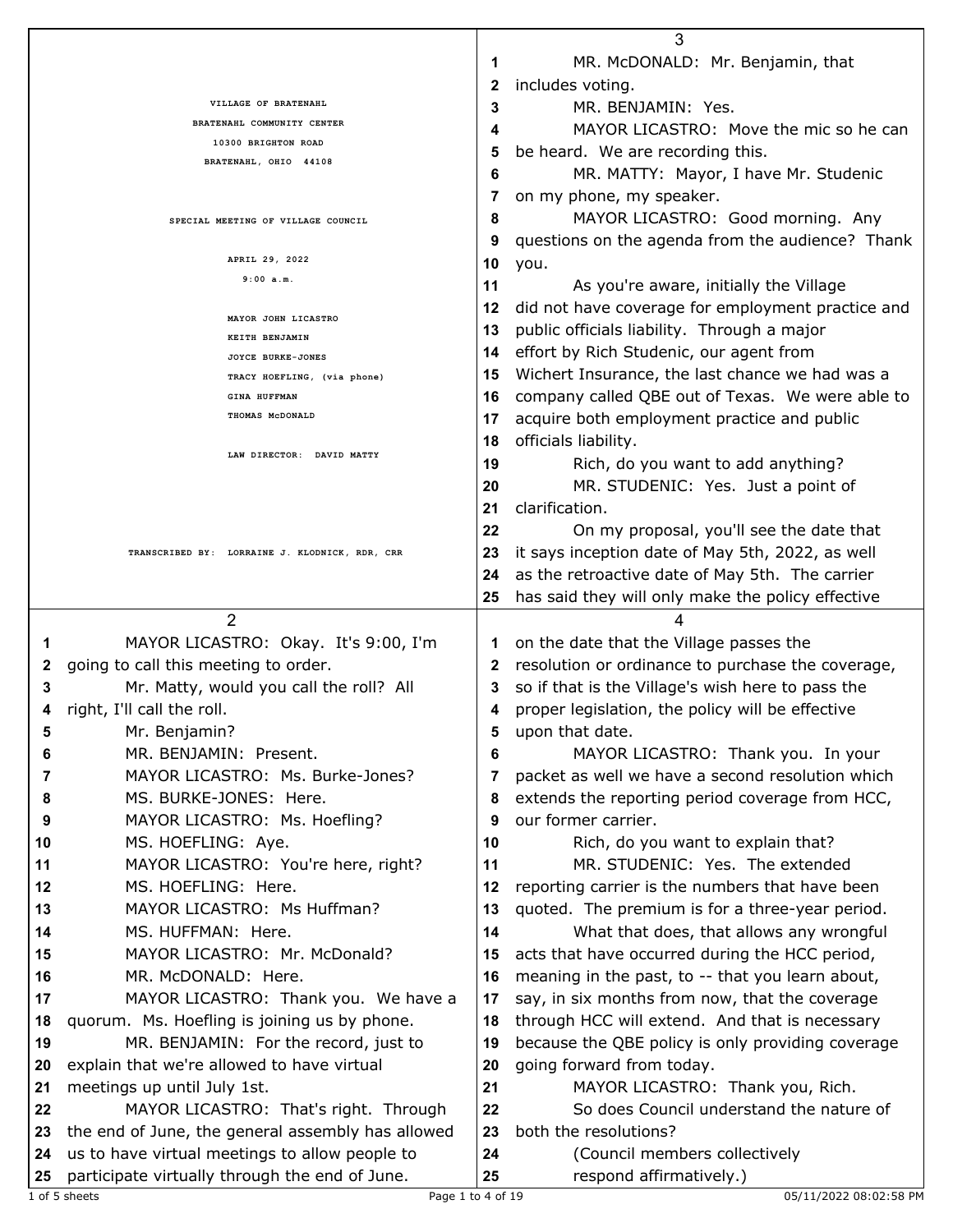|    | 5                                                                                                    |    | 7                                                        |
|----|------------------------------------------------------------------------------------------------------|----|----------------------------------------------------------|
| 1  | MAYOR LICASTRO: All right. Now, the                                                                  | 1  | MS. BURKE-JONES: Yes. Has the Finance                    |
| 2  | one with employment practice and official public                                                     | 2  | Committee taken a look at this? I know we had            |
| 3  | officials is high deductible, high premium. I'm                                                      | 3  | budgeted something closer to what we had last            |
| 4  | recommending we take the \$100,000 deductible,                                                       | 4  | year. We found the dollars to cover this for             |
| 5  | which is a few dollars more than the \$150,000                                                       | 5  | this year?                                               |
| 6  | deductible, and understand that with the                                                             | 6  | MR. McDONALD: There are dollars                          |
| 7  | deductible the Village would be obligated, you                                                       | 7  | available.                                               |
| 8  | know, if everything is according to Hoyle, that                                                      | 8  | MS. BURKE-JONES: Great. Thank you.                       |
| 9  | the Village would pay for defense and claims from                                                    | 9  | MAYOR LICASTRO: Yeah, this is all                        |
| 10 | the general fund.                                                                                    | 10 | real-time stuff.                                         |
| 11 | If we exceed the \$100,000, I hope we                                                                | 11 | MS. BURKE-JONES: I understand that, and                  |
| 12 | don't, the insurance company kicks in.                                                               | 12 | again --                                                 |
| 13 | Is that correct, Mr. Matty?                                                                          | 13 | MAYOR LICASTRO: So Mr. McDonald and I                    |
| 14 | MR. MATTY: Yes. And there's a total                                                                  | 14 | had the same conversation. I had the same                |
| 15 | of, Rich, and correct me if I'm wrong, but my                                                        | 15 | conversation with Diana.                                 |
| 16 | understanding is there's a total on an annual                                                        | 16 | MS. BURKE-JONES: Good.                                   |
| 17 | basis of a million dollars of coverage for all                                                       | 17 | MAYOR LICASTRO: One of the benefits of                   |
| 18 | claims.                                                                                              | 18 | working at home with COVID is we've seen an              |
| 19 | MR. STUDENIC: Right, both public                                                                     | 19 | uptake in income tax and other factors, so we are        |
| 20 | officials and employment practices.                                                                  | 20 | good.                                                    |
| 21 | MR. MATTY: And that would be in excess                                                               | 21 | Any other questions? Mr. Benjamin, if                    |
| 22 | of the \$100,000 deductible?                                                                         | 22 | you would, 1256?                                         |
| 23 | MR. STUDENIC: Correct.                                                                               | 23 | MR. BENJAMIN: Sure. Resolution 1256:                     |
| 24 | MR. MATTY: Thank you.                                                                                | 24 | A resolution accepting the insurance and risk            |
| 25 | MAYOR LICASTRO: And I must mention Rich                                                              | 25 | management proposal of QBE Specialty Insurance           |
|    | Molnar Reporting Services, LLC<br>(440) 340-6161                                                     |    | Molnar Reporting Services, LLC<br>$(440)$ 340-6161       |
|    |                                                                                                      |    |                                                          |
|    | 6                                                                                                    |    | 8                                                        |
| 1  |                                                                                                      | 1  |                                                          |
| 2  | and I have become exceptional friends. The last<br>week we spoke on a daily basis. He was            | 2  | Company for insurance coverage and declaring an          |
| 3  | determined to find a company that gave us a                                                          | 3  | emergency. I move suspension.<br>MR. McDONALD: I second. |
| 4  |                                                                                                      | 4  | MAYOR LICASTRO: Roll call on                             |
| 5  | quote. QBE is based out of Canada, but this                                                          |    |                                                          |
| 6  | particular agency is out of Texas, the entity is<br>out of Texas, and Rich worked exceptionally hard | 6  | suspension. Mr. Benjamin?<br>MR. BENJAMIN: Aye.          |
| 7  |                                                                                                      | 7  | MAYOR LICASTRO: Ms. Burke-Jones?                         |
| 8  | on our behalf to come up with insurance.                                                             | 8  | MS. BURKE-JONES: Aye.                                    |
| 9  | Any other questions from Council?<br>MR. BENJAMIN: Just I probably know the                          | 9  | MAYOR LICASTRO: Ms. Hoefling?                            |
| 10 | answer to this, because I do know how hard Rich                                                      | 10 | MS. HOEFLING: Aye.                                       |
| 11 | has worked on working to get us insurance, but                                                       | 11 | MAYOR LICASTRO: Ms. Huffman?                             |
| 12 | this is the only option that we have? We have                                                        | 12 | MS. HUFFMAN: Aye.                                        |
| 13 | explored every other option and this is --                                                           | 13 | MAYOR LICASTRO: Mr. McDonald?                            |
| 14 | MR. STUDENIC: Just in round numbers,                                                                 | 14 | MR. McDONALD: Aye.                                       |
| 15 | throughout the process we approached roughly                                                         | 15 | MR. BENJAMIN: Resolution 1256, I move                    |
| 16 | round numbers a dozen insurance companies. This                                                      | 16 | for passage.                                             |
| 17 | is the only company that I was able to get a                                                         | 17 | MR. McDONALD: Second.                                    |
| 18 | public officials and employment practice, or I                                                       | 18 | MAYOR LICASTRO: Who seconded the --                      |
| 19 | even asked for one without the other to do that.                                                     | 19 | MS. BURKE-JONES: Tom did.                                |
| 20 | This is the only program that was willing to                                                         | 20 | MR. McDONALD: I did.                                     |
| 21 | provide a quote.                                                                                     | 21 | MAYOR LICASTRO: For both. Okay. Thank                    |
| 22 | MAYOR LICASTRO: And we've explored                                                                   | 22 | you. Thank you.                                          |
| 23 | pools. We explored other entities. Yeah, this                                                        | 23 | Any questions? If there be none, we'll                   |
| 24 | was a last-ditch effort and it's come through.                                                       | 24 | call for passage, please. I have to do that,             |
| 25 | Any other questions? Ms. Burke-Jones.                                                                | 25 | right? (Laughter.) I'm doing everything this             |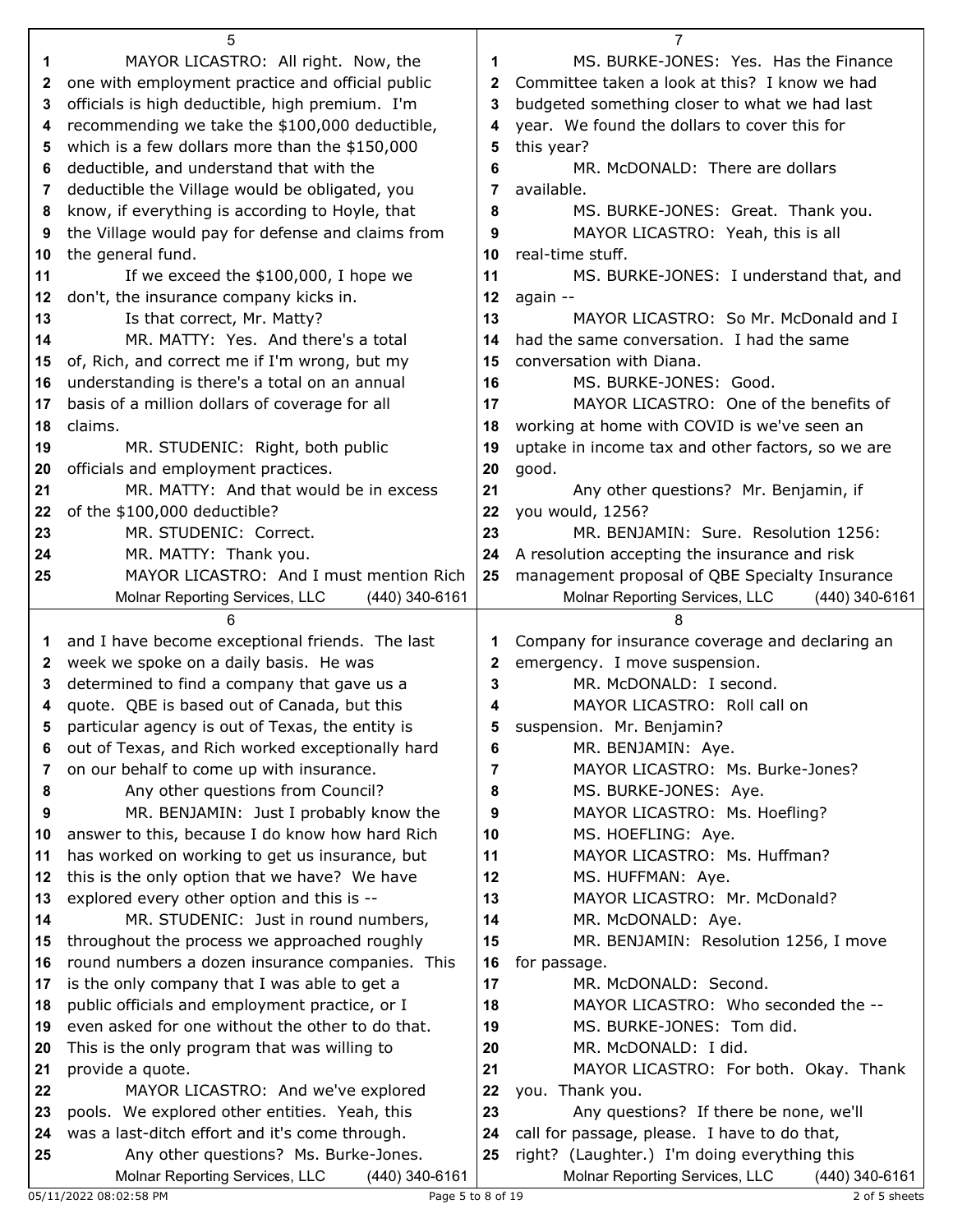|         | 9                                                                                 |    | 11                                                                       |
|---------|-----------------------------------------------------------------------------------|----|--------------------------------------------------------------------------|
| 1       | morning.                                                                          | 1  | MR. McDONALD: Aye.                                                       |
| 2       | MS. BURKE-JONES: It's Saturday.                                                   | 2  | MS. BURKE-JONES: Okay. Now,                                              |
| 3       | MAYOR LICASTRO: Mr. Benjamin?                                                     | 3  | introducing resolution number 1257 for passage.                          |
| 4       | MR. BENJAMIN: Aye.                                                                | 4  | MR. McDONALD: Second.                                                    |
| 5       | MAYOR LICASTRO: Ms. Burke-Jones?                                                  | 5  | MAYOR LICASTRO: Questions or concerns?                                   |
| 6       | MS. BURKE-JONES: Aye.                                                             | 6  | Mr. Benjamin?                                                            |
| 7       | MAYOR LICASTRO: Ms. Hoefling?                                                     | 7  | MR. BENJAMIN: Aye.                                                       |
| 8       | MS. HOEFLING: Aye.                                                                | 8  | MAYOR LICASTRO: Ms. Burke-Jones?                                         |
| 9       | MAYOR LICASTRO: Ms. Huffman?                                                      | 9  | MS. BURKE-JONES: Aye.                                                    |
|         |                                                                                   |    |                                                                          |
| 10      | MS. HUFFMAN: Aye.                                                                 | 10 | MAYOR LICASTRO: Ms. Hoefling?<br>MS. HOEFLING: No.                       |
| 11      | MAYOR LICASTRO: Mr. McDonald?                                                     | 11 |                                                                          |
| $12 \,$ | MR. McDONALD: Aye.                                                                | 12 | MAYOR LICASTRO: Did you say -- are you                                   |
| 13      | MAYOR LICASTRO: Thank you. And, Rich,                                             | 13 | there, Trace?                                                            |
| 14      | when both -- hopefully we'll pass the second one.                                 | 14 | MS. HOEFLING: I am here. I have no                                       |
| 15      | Should I just run over to Village Hall and fax                                    | 15 | questions.                                                               |
| 16      | these to you?                                                                     | 16 | MAYOR LICASTRO: We're taking the roll.                                   |
| 17      | MR. STUDENIC: Yes. Well, you can                                                  | 17 | What's your vote?                                                        |
| 18      | e-mail them to me. Even if it's not today,                                        | 18 | MS. HOEFLING: Aye.                                                       |
| 19      | Monday is fine.                                                                   | 19 | MAYOR LICASTRO: Thank you. Ms.                                           |
| 20      | MAYOR LICASTRO: All right. Because I                                              | 20 | Huffman?                                                                 |
| 21      | need Ms. Cooks' signature on this and I won't                                     | 21 | MS. HUFFMAN: Aye.                                                        |
| 22      | have that until Monday.                                                           | 22 | MAYOR LICASTRO: Mr. McDonald?                                            |
| 23      | MR. STUDENIC: That's fine. I heard the                                            | 23 | MR. BENJAMIN: Aye.                                                       |
| 24      | roll call. That's fine.                                                           | 24 | MAYOR LICASTRO: Thank you. That ends                                     |
| 25      | MAYOR LICASTRO: Thank you. Moving on                                              | 25 | the agenda.                                                              |
|         | (440) 340-6161<br>Molnar Reporting Services, LLC                                  |    | Molnar Reporting Services, LLC<br>(440) 340-6161                         |
|         |                                                                                   |    |                                                                          |
|         | 10                                                                                |    | 12                                                                       |
| 1       | to Resolution 1257, Ms. Burke-Jones.                                              | 1  | Before we take any questions, we have                                    |
| 2       | MS. BURKE-JONES: Yes, introducing                                                 | 2  | two candidates that have come forward to fill the                        |
| 3       | resolution number 1257 for suspension, a                                          | 3  | vacancy that was created by Mr. Taylor's                                 |
| 4       | resolution accepting the proposal of HCC public                                   | 4  | resignation. It would be nice to have a full                             |
|         | risk Ohio, US Specialty Insurance Company for                                     |    | complement if we can before the 18th.                                    |
| 6       | additional extended reporting period for public                                   | 6  | So we have two options. We can do a                                      |
| 7       | officials and employment practice liability for                                   | 7  | Saturday morning, next Saturday -- I know I'm                            |
| 8       | the period of May 1, 2022, through April 30th,                                    | 8  | killing you -- to interview the two or maybe                             |
| 9       | 2025, and declaring an emergency.                                                 | 9  | more, we might have others come forward, or we                           |
| 10      | MAYOR LICASTRO: Is there a second on                                              | 10 | could do the evening of the 17th, which is the                           |
| 11      | suspension?                                                                       | 11 | day before Council. Do any of you have a                                 |
| 12      | MR. McDONALD: Second.                                                             | 12 | preference?                                                              |
| 13      | MS. BURKE-JONES: Introducing --                                                   | 13 | MS. BURKE-JONES: I prefer Saturday                                       |
| 14      | MAYOR LICASTRO: One second. Remember,                                             | 14 | myself.                                                                  |
| 15      | I have to do this now.                                                            | 15 | MAYOR LICASTRO: Yeah, I think it's                                       |
| 16      | MS. BURKE-JONES: Oh, that's right.                                                | 16 | easier if we can. Next week I'm in Columbus the                          |
| 17      | MAYOR LICASTRO: Mr. Benjamin?                                                     | 17 | 17th. I'm going to have to really hustle to get                          |
| 18      | MR. BENJAMIN: Aye.                                                                | 18 | back. So can we do it next Saturday at 9?                                |
| 19      | MAYOR LICASTRO: Ms. Burke-Jones?                                                  | 19 | MR. BENJAMIN: I'll try to make it work.                                  |
| 20      | MS. BURKE-JONES: Aye.                                                             | 20 | MR. McDONALD: As my calendar looks                                       |
| 21      | MAYOR LICASTRO: Ms. Hoefling?                                                     | 21 | right now, yes.                                                          |
| 22      | MS. HOEFLING: Aye.                                                                | 22 | MAYOR LICASTRO: We're going to need to                                   |
| 23      | MAYOR LICASTRO: Ms. Huffman?                                                      | 23 | have all of you there.                                                   |
| 24      | MS. HUFFMAN: Aye.                                                                 | 24 | Tracy, I know you might still be calling                                 |
| 25      | MAYOR LICASTRO: Mr. McDonald?<br>Molnar Reporting Services, LLC<br>(440) 340-6161 | 25 | in. Can you get that on your calendar?<br>Molnar Reporting Services, LLC |

3 of 5 sheets Page 9 to 12 of 19 05/11/2022 08:02:58 PM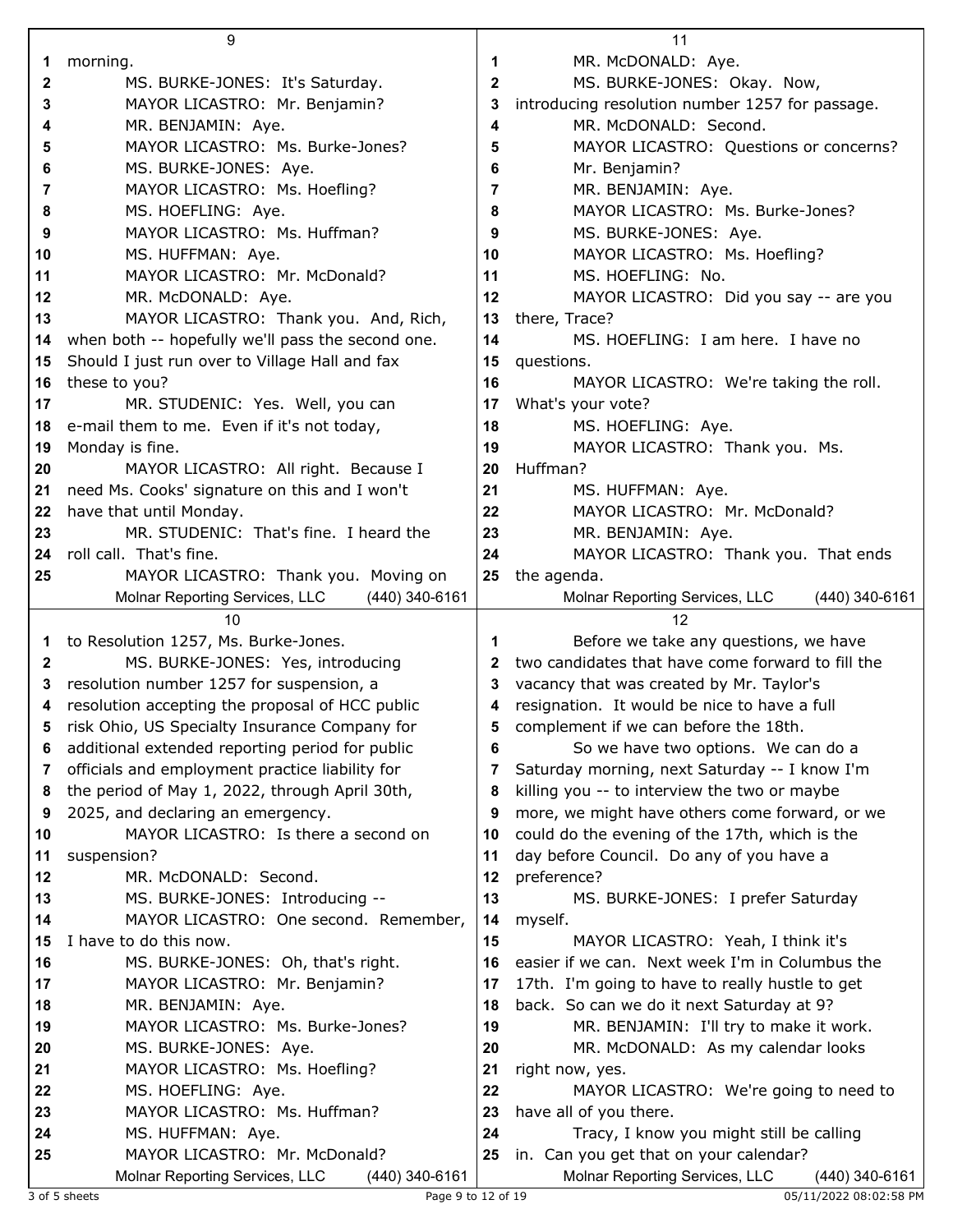|    | 13                                                                                       |              | 15                                                |
|----|------------------------------------------------------------------------------------------|--------------|---------------------------------------------------|
| 1  | MS. HOEFLING: Yes. I can make Saturday                                                   | 1            | \$100,000?                                        |
| 2  | morning.                                                                                 | $\mathbf{2}$ | MAYOR LICASTRO: That's correct. The               |
| 3  | MAYOR LICASTRO: All right. So I'll                                                       | 3            | claims because of litigation and things beyond    |
| 4  | confirm that with the candidates. Again, we                                              | 4            | our control were such that we were dropped and we |
| 5  | might have more coming forward.                                                          | 5            | have to go to this format to get coverage.        |
| 6  | MR. McDONALD: Are you soliciting                                                         | 6            | MS. GOYANES: What was beyond your                 |
|    | additional candidates?                                                                   | 7            |                                                   |
| 7  |                                                                                          |              | control?                                          |
| 8  | MAYOR LICASTRO: Oh, yeah. We put it on<br>the web. We put it on a blast. Immediately two | 8            | MAYOR LICASTRO: Accidents on the                  |
| 9  |                                                                                          | 9            | freeway and we can't choose who litigates against |
| 10 | individuals stepped forward and we let them know                                         | 10           | us.                                               |
| 11 | the nuance at the time of not having coverage.                                           | 11           | MS. GOYANES: Right.                               |
| 12 | It did not dissuade them. Of course now we do,                                           | 12           | MAYOR LICASTRO: And the Village did no            |
| 13 | so that's encouraging.                                                                   | 13           | wrong.                                            |
| 14 | Again, the deadline is 4:00 on the 13th,                                                 | 14           | MS. GOYANES: You did no wrong?                    |
| 15 | which is next Friday.                                                                    | 15           | MAYOR LICASTRO: That's correct.                   |
| 16 | MR. McDONALD: I've approached somebody.                                                  | 16           | Mr. Orel?                                         |
| 17 | They said no.                                                                            | 17           | MR. OREL: I was just wondering, what is           |
| 18 | MAYOR LICASTRO: Well, they have to                                                       | 18           | the vacancy for?                                  |
| 19 | contact me via e-mail. We'd be glad to consider                                          | 19           | MAYOR LICASTRO: Mr. Taylor resigned.              |
| 20 | anyone willing.                                                                          | 20           | MR. OREL: Oh, I didn't know.                      |
| 21 | MR. MATTY: I won't be needed for that                                                    | 21           | MAYOR LICASTRO: Anyone else? Motion to            |
| 22 | meeting. So that Council understands, if you do                                          | 22           | adjourn, please.                                  |
| 23 | have the interviews and you do make a decision                                           | 23           | MR. OREL: I'm sorry. I did -- I have              |
| 24 | that day, you can do so by motion and direct me                                          | 24           | another question.                                 |
| 25 | to prepare legislation for the meeting on the                                            | 25           | MAYOR LICASTRO: Go ahead.                         |
|    | Molnar Reporting Services, LLC<br>(440) 340-6161                                         |              | Molnar Reporting Services, LLC<br>(440) 340-6161  |
|    | 14                                                                                       |              | 16                                                |
| 1  | 18th. And then we would address that as the                                              | 1            | MR. OREL: I was just wondering if the             |
| 2  | first item on an agenda on the 18th and the                                              | 2            | Public Improvements Committee --                  |
| 3  | person could be sworn in so they could                                                   | 3            | MAYOR LICASTRO: Do me a favor, sir,               |
| 4  | participate in your proceedings on the 18th.                                             | 4            | let's keep this meeting to this topic.            |
| 5  | MAYOR LICASTRO: Yes. Ms. Goyanes?                                                        | 5            | MR. OREL: Well, I thought that any                |
| 6  | MS. GOYANES: So I wanted to understand                                                   | 6            | other business was available. I was wondering if  |
| 7  | this. The premium is going to be \$100,000?                                              | 7            | we could talk about this for a moment if that     |
| 8  | MAYOR LICASTRO: It's \$111,000.                                                          | 8            | would be okay.                                    |
| 9  | MS. GOYANES: Okay. And what was it                                                       | 9            | MR. MATTY: Before you do that, Rich,              |
| 10 | before?                                                                                  | 10           | you can go. Thank you.                            |
| 11 | MAYOR LICASTRO: The other insurance is                                                   | 11           | MR. STUDENIC: Thanks, Dave.                       |
| 12 | 63,000 and change.                                                                       | 12           | MAYOR LICASTRO: Joyce.                            |
| 13 | MS. GOYANES: So before we were paying                                                    | 13           | MS. BURKE-JONES: We'll do a special, as           |
| 14 | 63,000. Why has it gone up?                                                              | 14           | I mentioned to you, we'll do a special Public     |
| 15 | MAYOR LICASTRO: Why has it gone up?                                                      | 15           | Improvements meeting. Just need to make sure      |
| 16 | MS. GOYANES: Yes.                                                                        | 16           | that we have the parties there that could         |
| 17 | MAYOR LICASTRO: Because through                                                          | 17           | actually answer the questions as well as that we  |
| 18 | circumstances of no fault of our own, the Village                                        | 18           | might have at the meeting.                        |
| 19 | was dropped by our former carrier because our                                            | 19           | MR. OREL: I didn't see that in your               |
| 20 | loss runs were excessive.                                                                | 20           | email. I was just wondering if it could be        |
| 21 | MS. GOYANES: Your what was excessive?                                                    | 21           | before a council meeting.                         |
| 22 | MAYOR LICASTRO: Loss runs, claims                                                        | 22           | MAYOR LICASTRO: Not this month.                   |
| 23 | against the Village.                                                                     | 23           | MR. OREL: Here is my concern. I mean,             |
| 24 | MS. GOYANES: Claims against the                                                          | 24           | the weather is getting nice, the children are     |
| 25 | Village. No one else would insure you for                                                | 25           | going to start coming out to play. If a child     |
|    | Molnar Reporting Services, LLC<br>(440) 340-6161                                         |              | Molnar Reporting Services, LLC<br>(440) 340-6161  |